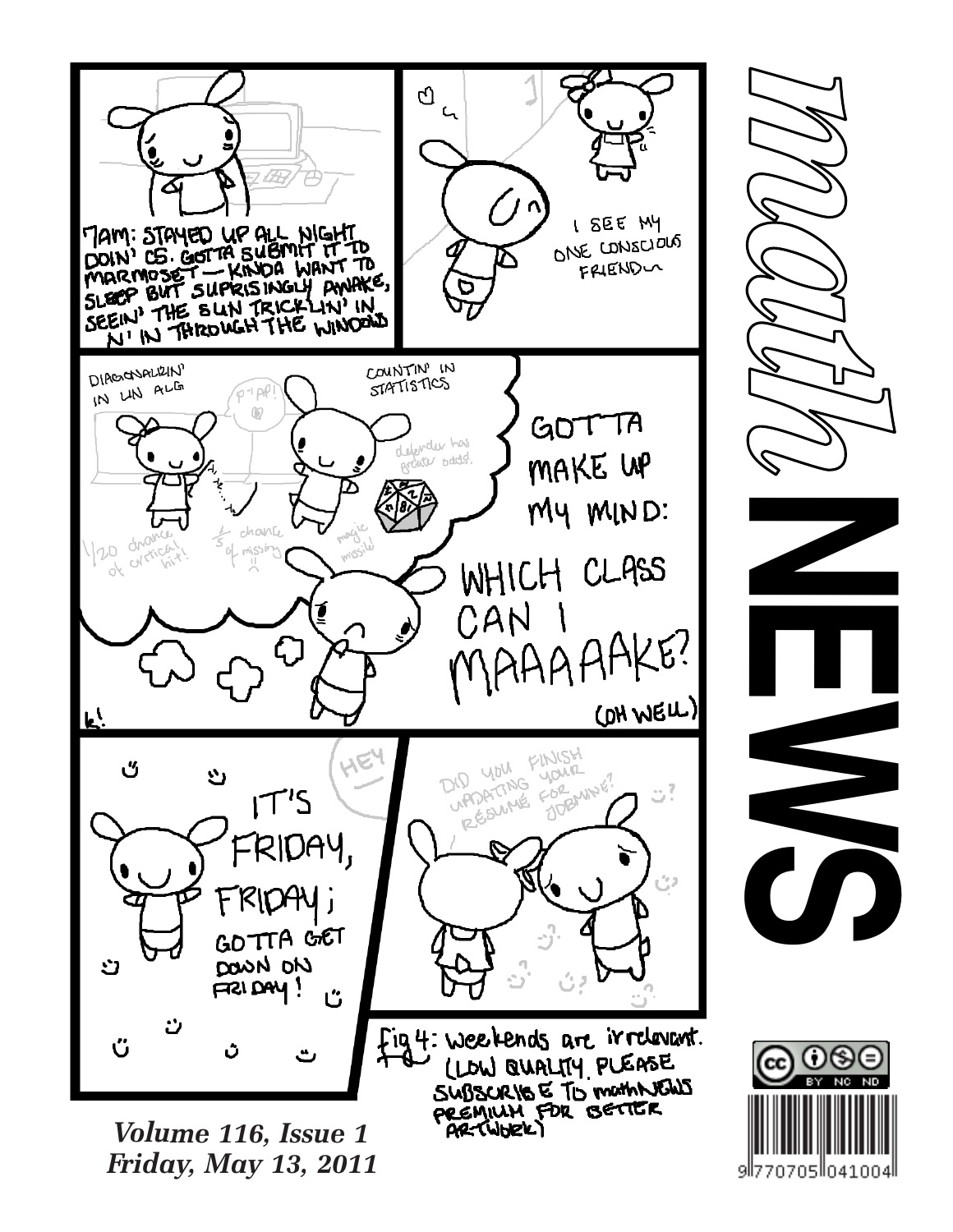## look**AHEAD**

| <i>mathNEWS</i>            |                                                        |
|----------------------------|--------------------------------------------------------|
| May 13                     | Issue #1 hits newsstands                               |
| May 23                     | Not a production night $#2$                            |
| May 24                     | Production night #2 actually happens                   |
| May 27                     | All hail Issue #2!                                     |
| <b>Math Faculty</b>        |                                                        |
| $\overline{\text{May }13}$ | Course add deadline                                    |
| May 20                     | Course drop deadline (no penalty)                      |
| <b>MathSoc</b>             |                                                        |
| May 10-12                  | Office training (check site for times)                 |
| <b>CECS</b>                |                                                        |
| $\overline{\text{May }14}$ | Job posting opens                                      |
| May 20                     | Job posting opens again                                |
| May 24                     | Job postings close                                     |
| May 25-31                  | Employer interviews happen                             |
| <b>Misc</b>                |                                                        |
| $\overline{\text{May}} 18$ | International Museum day                               |
| May 20                     | Go eat some chocolate. Why? Because it's<br>chocolate. |
| May 23                     | Victoria Day (no class)                                |
| May 25                     | Nerd/Geek Pride Day                                    |
| May 28, 2010               | Gary Coleman died                                      |
| May 32                     | Doesn't exist                                          |
| July 1                     | Canada Day                                             |

### Notice from MFCF

#### Undergrad Mail Moved to IST mailservices

On Tuesday April 26, Math undergrad mail service was transferred from MFCF's mail.student.math server to IST's mailservices system. Advantages include increased quota for your mail and easy access from anywhere using IMAP or web-based mail clients. For details on this, please see the Math undergrad web site at http://www.student.math.uwaterloo.ca/ or the Announcements page at the MFCF web site http:// www.math.uwaterloo.ca/mfcf/.

#### ISSN 0705—0410

mathNEWS is normally a fortnightly publication funded by and responsible to the undergraduate math students of the University of Waterloo, as represented by the Mathematics Society of the University of Waterloo, hereafter referred to as MathSoc. mathNEWS is editorially independent of MathSoc. Content is the responsibility of the mathNEWS editors; however, any opinions expressed herein are those of the authors and not necessarily those of MathSoc or mathNEWS. Current and back issues of mathNEWS are available electronically via the World Wide Web at http:// www.mathnews.uwaterloo.ca/. Send your correspondence to: mathNEWS, MC3046, University of Waterloo, 200 University Ave. W., Waterloo, Ontario, Canada, N2L 3G1, or to userid mathnews@student.math.uwaterloo.ca on the Internet.

This work is licensed under the Creative Commons Attribution-Noncommercial-No Derivative Works 2.5 Canada License. To view a copy of this license, visit http://creativecommons.org/licenses/by-ncnd/2.5/ca/ or send a letter to Creative Commons, 559 Nathan Abbott Way, Stanford, California 94305, USA. Terms may be renegotiated by contacting the editor(s).

The editor(s): Will Morrison (ConcealED), Harrison Gross (GroovyED), Jeff Bain (CorruptED), Michelle Conway (ConED), Sacha Koohgoli (!ED)

### mast**HEAD**

Hello my dear fellow mathies! As a pleasant way to start the term this time around, we got to go through the only real obligation we have in this democracy, election time. We all voted, or forgot to vote, and saw what we ended up with.

In a somewhat surprising, and yet not surprising, turn of events we were given a Harper majority. Some have derided this as "Goddamn what the hell", and others have praised it as "And now my evil plan is coming to fruition", but as always mathNEWS takes our non-partisan (Except for officially supporting the Rhino party as laid out in one of the top secret hidden documents in our office) stance.

However, many of our writers do not, and I'm sure they've got their own varied and rational response, and so we come to this week's mastHEAD question: "How do you plan to welcome our new Conservative overlords?"

snippet("By making WWHD (what would Harper do?) bracelets"), Meaningless Quips("R2-45. They are, after all, fair game"), (define this (not cool)) ("Infect Harper with honed fabulotis ( aka 'The Gay')"), Blueberry Muffin ("sudo apt-get install coalition"),

Zethar ("Ostracization"), waldo@<3.LE-GASP.ca ("with a slow clap"), ¬perki ("Heil Harper"), ConcealED ("Double Downs"), ConED ("Release Cows on Parliment Hill"), !ED("Execute Order 66")

CorruptED ("A cheerful ditty with some tips on making Steve look less like an android")

### MathFOC Sez

Do you lie awake at night wondering why you are not yet a math orientation leader? If so, perhaps you should email mathfoc@gmail.com telling us of your dilemma and maybe you can become a PHENOMENAL black tie leader.

If, instead, you find that you daydream about the wonders of math orientation and your involvement, just a reminder to do OLT and read the blog :)

> <3 MathFOC 2011 Gee, Heather, Jesse

# **Second Call for Papers**

From The Waterloo Mathematics Review

The Waterloo Mathematics Review is a triannual journal of mathematical articles written and edited by undergraduates. Its contents are intended for advanced undergraduates pursuing mathematics both at the University of Waterloo and across Canada.

The Review is accepting papers authored by undergraduates across Canada for the second issue. Papers should be of interest and accessible to the undergraduate population, and may cover any topic within mathematics, original research or not. Details on the submission process are available on the submissions page (http://mathreview.uwaterloo.ca/ submissions.html). Papers must be submitted by May 23, 2011 for consideration for inclusion in the issue.

> Edgar A. Bering IV Eeshan Wagh Frank Ban co-Editors-in-Chief editor@mathreview.uwaterloo.ca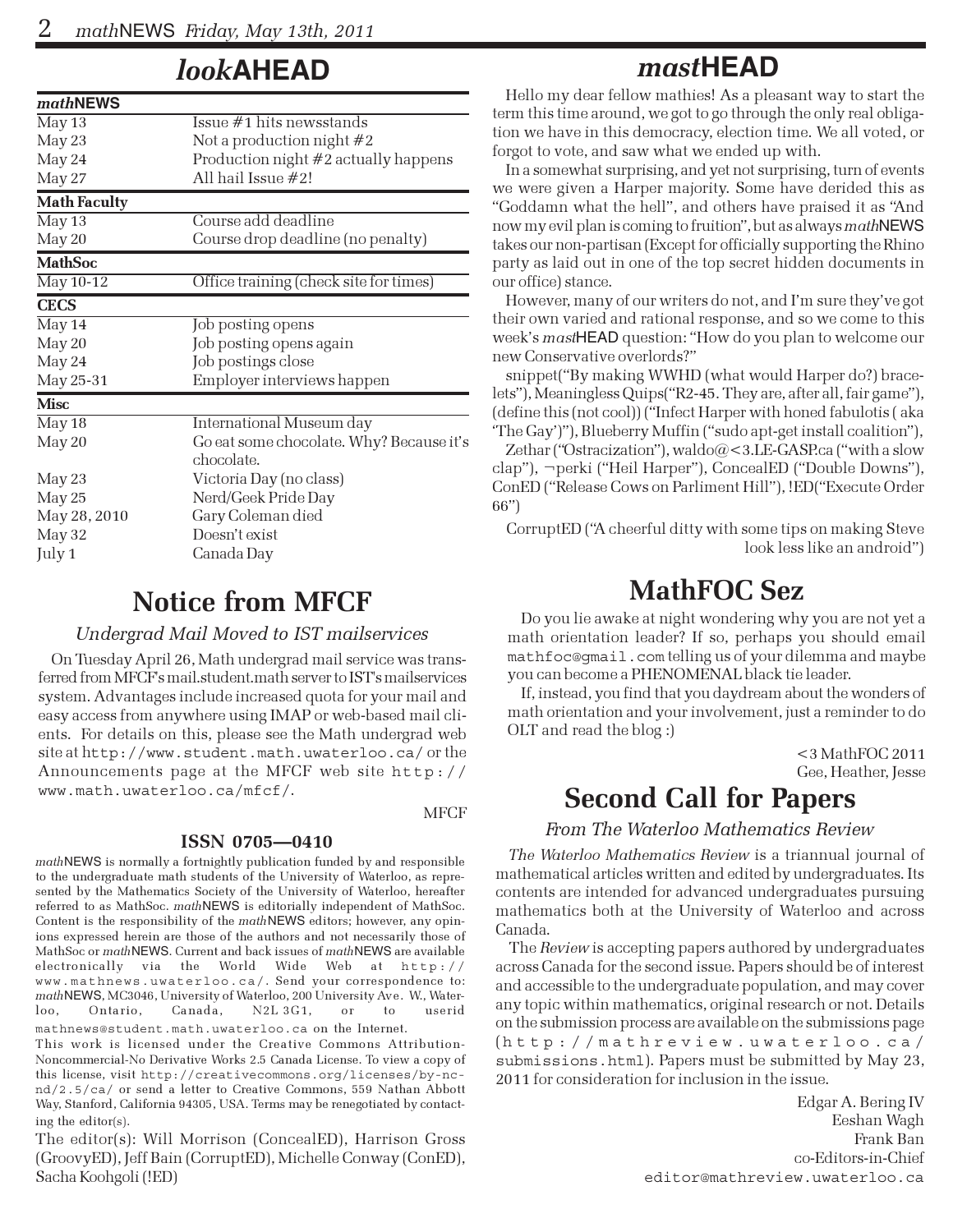# VPA Sportcoat Sez

Welcome, fellow mathies, to spring term! You have made it through the second week and now have a pile of assignments, and no tan to prove it. This term has a lot to offer in terms of academic revisions and initiatives to serve you better, driven both by MathSoc and Faculty. Currently we are involved in discussions regarding revisions to the MATH135 course content and format, Co-operative Education/Jobmine revisions, and many more. As some of the projects have just begun, available details are currently few and far between. It is my intention, however, to regularly update you, the Mathematics Faculty student body, as information becomes available: stay tuned.

Though many, if not all, of our directors have been appointed and ratified by Council, fear not, there are still plenty of opportunities to get involved. We are always looking for an enthusiastic office worker or two (or three, or five, ten... n, where  $n > 0$ ) as well as volunteers to help run specific events throughout the term. Drop by MathSoc sometime to find out how.

> MathSoc VPA Bryanne Pashley

# Roast Goose with Fruit Stuffing

#### No geese were wasted in the creation of this recipe

As many of you have noticed, there are many large and angry geese running around on campus. Here is a goose recipe. It's not that we're suggesting anything, but we felt that it would be useful to have. We know it's not Christmas season, but geese are more common right now anyway. Enjoy!

Ingredients

- 2 medium navel oranges
- 4 cups bread cubes, toasted (about 6 slices bread)
- 1 large apple, peeled, cored, and chopped, about 1 cup
- 1/2 cup golden raisins
- 1/2 cup chopped pecans
- 1 teaspoon salt
- 1/2 teaspoon ground nutmeg
- 10 to 12 pound goose

#### Preparation:

Peel and section the oranges over a measuring cup; reserve 2 tablespoons of juice. Dice oranges. In a large mixing bowl, toss together bread cubes, diced oranges, chopped apple, raisins, pecans, reserved orange juice, salt, and nutmeg. Cover and let stand at room temperature for 60 minutes; toss again.

Stuff body cavity of goose. With a sharp fork, prick goose legs and wings all over so excess fat will be released while roasting. Do not put any additional fat on goose.

Place goose on a rack in a shallow roasting pan. Roast at 325° for 3 3/4 to 4 1/4 hours, spooning off excess fat from time to time. Internal temperature should register about 180°.

Roast goose serves 4 to 6.

Source: http://southernfood.about.com/od/ christmasfood/r/blxm158.htm

# Come to the 2011 CUMC

Travel subsidies available

On behalf of the organizing committee of the  $18<sup>th</sup>$  Canadian Undergraduate Mathematics Conference it is our pleasure to invite you to attend. The conference will be June  $15^{\rm th}$  to  $19^{\rm th}$  at Laval Univeristy, in Quebec City. All University of Waterloo mathematics students are invited to attend.

The CUMC is an annual gathering of undergraduate students interested in mathematics and related fields, such as physics, statistics, economics and computer science. It is the largest event of its kind in North America and attracts each year more than one hundred participants.

This conference is a unique opportunity to meet fellow students from across the country, encounter new areas of mathematics, hear renowned keynote speakers from a variety of disciplines and even give a mathematical talk on a topic of your choice (which is encouraged, but not required). It is also a chance to explore Laval University and Quebec City.

The Mathematics Endowment Fund and Faculty of Mathematics are subsidizing the travel and lodging costs of undergraduate mathematics students attending the CUMC. Subsidies are limited and available on a first-come first-serve basis. To sign up contact the trip organizers at cumc2011@mathsoc.uwaterloo.ca. To register for the CUMC http://cumc.math.ca/2011/.

> Edgar A. Bering IV Ian L. Charlesworth cumc2011@mathsoc.uwaterloo.ca

## WatSFiC Sez

Hello everyone, and welcome to a new term of events for the University of Waterloo Science Fiction and Fantasy Club. First off, if it is still Friday when you're reading this, come and check out our booth in the SLC for FedS Clubs Day.

First thing is this Saturday, May  $14<sup>th</sup>$ , we are running our triweekly board games day in MC 3001, the Comfy Lounge (now actually comfy). We are also showing some movies in PHY 150 on Wednesday, May 17<sup>th</sup>. Which movies? We'll tell you once we figure it out! If you come out to our meeting in MC 1056 at 6 PM that night. If you want to find out more information, check out our website at http://www.watsfic.uwaterloo.ca/, where you can also sign up for our mailing list.

A Dungeons and Dragons  $4<sup>th</sup>$  Edition game is being run by Living Forgotten Realms each Friday at 7:00 pm in MC 2054. New players are always welcome. If you are interested you can join their Yahoo group, http://games.groups.yahoo.com/ group/LFR\_UWaterloo/, to receive ongoing announcements. Players are asked to sign up for games at our Warhorn site http:/ /warhorn.net/WaterlooRPGA/ so they know how many people will be attending and so they can have enough judges. They are trying something new this term which is a Pathfinder Society game on the first Friday of each month. If there is enough interest they will look at scheduling more Pathfinder games.

University of Waterloo WatSFiC Magic will also be running various events on Tuesday nights and Friday nights. They can be found on Facebook or Google Groups linked to on WatSFiC's website if you wish to find out more information.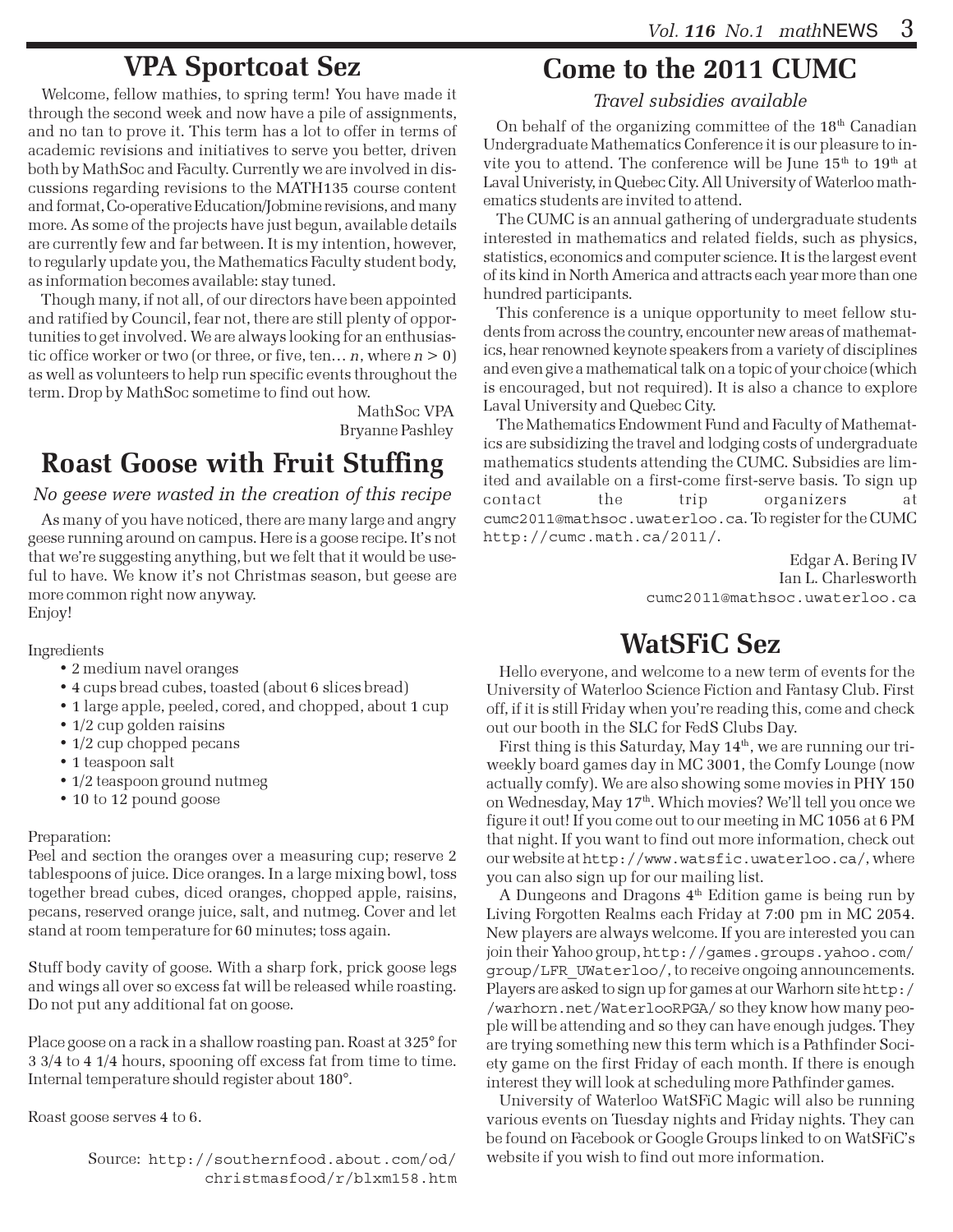### Rainbow Mathies 8

#### How the Harper Majority Will Affect the Queer Community

Hello to all you wonderful mathies here to enjoy a summer on campus. If you have paid any kind of attention to any source of Canadian news, you probably heard that the Conservatives had smashed essentially every prediction made about the election result and secured themselves a full four year stay in the House of Commons. Consider the nature of this column and it can be fairly easy to see how I might feel about this, but that's neither here nor there. What is here, though, is that our new majority Government does not have the best history when it comes to supporting the queer community. This article will take a look at this history as it relates to a number of current key issues, and I will make some (hopefully mostly incorrect) predictions how they may be handled by our legislators over the next four years.

The first issue, and probably most contentious of current issues I'll discuss today, is that of Bill C-389, affectionately known as the Trans Rights Bill. This bill would essentially amend the Criminal Code and the Canadian Human Rights Act to extend many of the protections offered by these laws to include transgendered individuals along with other marginalized groups. Before the election, despite Harper's strong objections to the bill, it managed to pass three readings and was on track to be considered by the Senate. When the election was called, the bill was dropped from the docket like all other legislation pending reintroduction to the House. Bill Siksay, the MP who originally introduced the bill, has since retired from politics and no other member has expressed interest in resurrecting the bill. This kind of situation will usually result in the death of an otherwise successful bill, but the future for C-389 seems even more grim. Even if the bill is reintroduced to the House, only six conservatives of 132 opted to support the bill the last time it was voted on. The NDP and Bloc unanimously supported the bill, and 7 Liberals dissented from the party's support. Happily, the majority of these 7 Liberals did not return to the parliament floor this session, but at the same time I'm skeptical a Conservative majority will have enough dissenters to allow the bill through. Even if they do, the bill has yet to clear the Conservative-dominated senate, where it was originally projected to fail if an election didn't beat it. As a fellow Canadian, I feel nothing but sympathy for our transgendered citizens whose basic human rights are not considered valuable enough by our Prime Minister to actively stifle this bill.

In 2006, after a failed motion to re-open the debate on same sex marriage, Harper said that he considered the issue closed. In an interview during the most recent campaign he reaffirmed this commitment. Of the many promises that Harper has broken in the past, I feel this will not be one of them. This doesn't mean that he has started approving of the concept; Harper is still a proud member of many anti-same-sex marriage groups. Still, I proceed today confident that my ability to marry whatever mature person I happen to fall in love with be preserved over the next four years.

The Conservative government hasn't usually been avid supporters of funding for social issues. This is especially true when it comes to HIV prevention and health programs. AIDS organiza-

tions around the country, including the AIDS Committee of Cambridge, Kitchener, Waterloo and Area, are making tough decisions on what services it needs to cut to help deal with harderto-acquire funding. His government has decided these funds are better placed in valuing law enforcement and punishments. These policies fly into the face of universally accepted, science-based drug policies which conclusively demonstrate that efforts focusing on harm reduction, health support, and social programming are the most effective way of managing the HIV epidemic. Keep in mind that HIV, while a horrible reality facing many queeridentified individuals, is in no way a queer-specific issue. Straightidentified women and Aboriginal communities are the two fastest growing groups becoming affected by the disease. Effective programs, such as educational and outreach initiatives and needle-exchange centres, are at risk of dying due to Harper's constant funding cuts in these areas.

Now, don't get me wrong. There has never been a better time to be a queer-identified or queer-supporting youth, especially in Canada. Our country has made some amazing progress, but now is not the time to be taking crucial steps back. If you, after reading this article or being motivated by any other means, feel that you don't like the direction your parliamentary leaders are taking, I urge you to contact the MP of whatever riding you voted for. The information for contacting Peter Braid, the MP for Kitchener Waterloo can be found below, or you can Google "Contact my MP" to figure out how you can do so.

Peter Braid House of Commons Ottawa, Ontario K1A 0A6 Telephone: 613-996-5928 Fax: 613-992-6251 E-Mail: braidp@parl.gc.ca

Let me sign off by saying that Harper promised in this victory speech on election night to represent all Canadians in his majority, including the over 60% who did not vote for him. Lets make him keep his word. If you are queer identified, and are looking for someone to talk to or for supportive allies, there are always resources available to you. You can learn more about GLOW and its offerings, including a phone line at www.knowyourglow.ca. Counselling Services is always available to you; their offices are open 8:30-8MTTh and 8:30-4:30WF, located in Needles Hall across from Student Awards and Financial Aid. If you need support and assistance immediately, you can call the Waterloo Crisis Center at 519-745-1166. If you'd feel more comfortable speaking with someone from a queer specific service, please contact the GLBT Youthline at 1-800-268-9688.

Join me next issue when I take a deeper look at internalized homophobia and how deep of an effect it can have on our social interactions, queer or not.

(define this (not cool))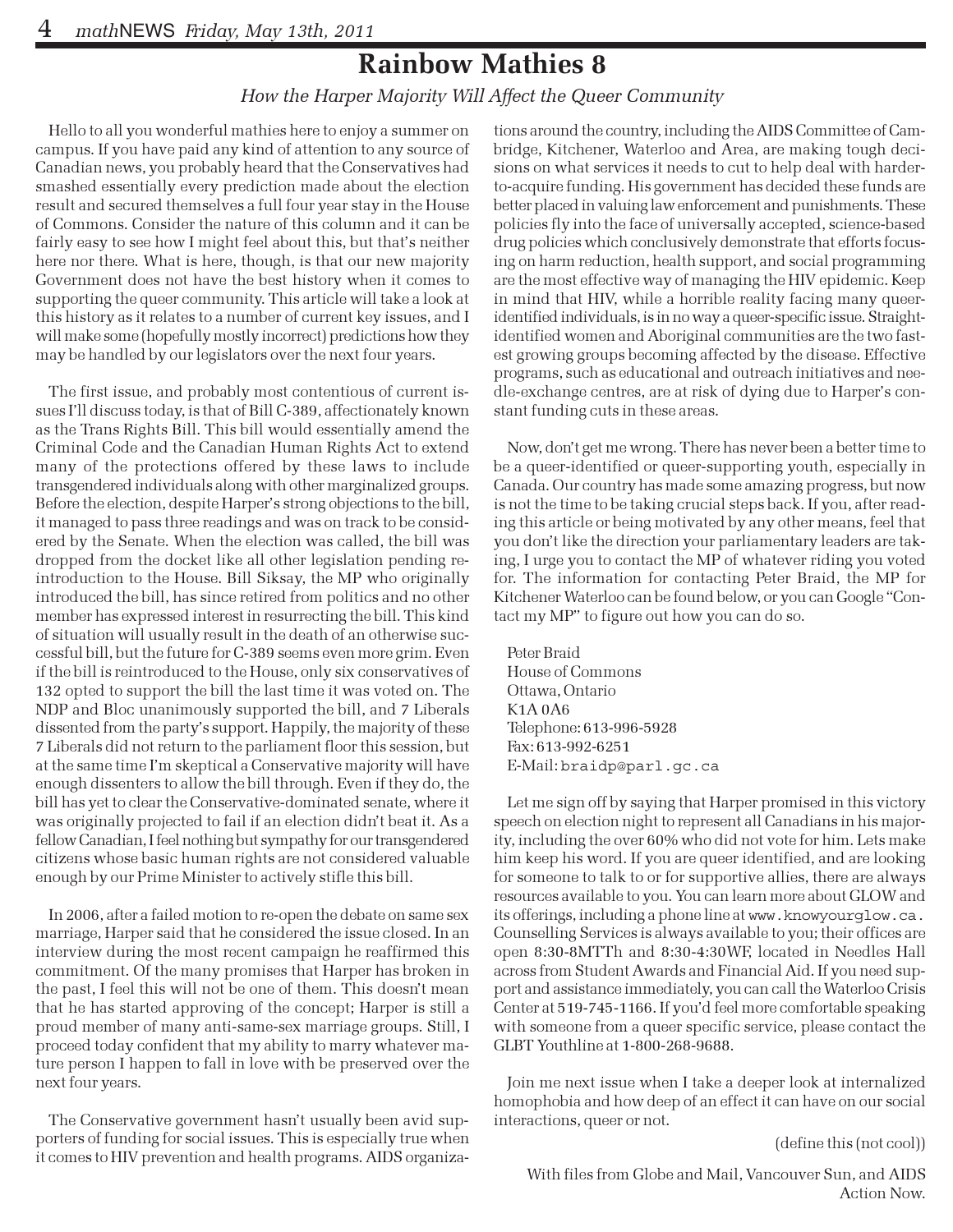# dean**QUESTIONS**

Hello everyone. After interviewing the Dean of Mathematics, Ian Goulden, last term we thought it would be a good idea for a continuing feature. We are taking submissions for the new dean**QUESTIONS** section. If you wish to submit your questions to the Dean, please submit them to the BLACK BOX or to our email at mathnews@student.math.uwaterloo.ca by Wednesday, May  $18<sup>th</sup>$ . Now, on with the questions!

math**NEWS**: What is your favourite room in the MC?

Dean: My favourite is the colloquium room MC 5158, with its floor-to-ceiling blackboards and portraits of former deans scowling from the wall at the back of the room. Lots of history there, and memories for me personally, and I'd like to see it refurbished to provide a great facility for guest speakers.

math**NEWS**: Are there any professors still left over teaching at UW from your time as an undergrad or grad student?

Dean: I was an undergraduate in Math from 1972 to 1976. As I recall, current professors who were here then were Professors Brown, MacKay, Matthews in Stats/ActSci, Professors Munro, Tompa, Wong in CS, and Professor Zorzitto in Pure Math. Among these, I think that Ian Munro arrived first. I was fortunate enough to have both Steve Brown and Jock MacKay as instructors, in separate fourth year statistics courses.

I was a graduate student from 1976 to 1979. As I recall, current professors who arrived during those years were Professor Taylor in CS and Professors Davidson and Stewart in Pure Math.

math**NEWS**: What do you think was the hardest course you took while doing your studies here at Waterloo?

Dean: In fourth year, I took MATH 460A from David Jackson in C&O. This was a course in Enumerative Combinatorics, using generating functions to produce compact proofs of cool combinatorial results. I can clearly remember being almost completely bewildered for more than half the term, and wondering if I would ever understand any of this strange approach. I persevered, and went on to research in this area, with David first as thesis supervisor, and then as longtime coauthor. As a master's student, I took MATH 932 from Greg Bennett in Stats/ActSci, in Multivariate Analysis. This was wonderful and powerful, a comprehensive workout using algebra and multivariate calculus in a deep way. Over the years, both David and Greg have become very good friends as well as colleagues.

## Genius Bowl

#### So what if it's run by engineers?

Do you like trivia? Prizes? Candy? Making up silly answers? How about some friendly inter-faculty rivalry? Come out to Genius Bowl, in teams of up to six!

Time and location TBA, so check http:// engsoc.uwaterloo.ca for announcements. (Thanks, publication deadline.) Signup sheets will be on the Orifice (EngSoc office, ie CPH 1327) door.

No, this is not an engineering invasion into mathNEWS. I'm a mathie and a semi-regular writer. In fact, from another perspective, this could be a mathie invasion into EngSoc… but I won't confirm or deny that.

> Ming-Ho Yee 1/4 Genius Bowl Director

# In Other News

#### The new column that brings you actual news. As if anyone cares about ACTUAL news

In campus news, a bunch of geese are nesting near the SLC, so the area has been blocked. In other words, if you can't find a cheap sublet next term, just bring your goose costume and a few eggs and you can camp out on campus for free.

In regional news, 3 suspects have been arrested on suspicions of arson regarding that crazy fire at university plaza a few terms ago, destroying Mel's Diner. To the disappointment of math students, police have confirmed that NONE of the suspects are Charizard, flower-powered Mario, or Scorpion from Mortal Kombat.

In national news, Stephen Harper's Conservative party has won a majority government, with the NDP, lead by Jack Layton, gaining a historically large number of opposition seats. Liberal leader Michael Ignatieff, the election's big loser, has accepted a position at the University of Toronto. Certain people at the University of Waterloo may or may not had this to say: "Ha ha! U of T are losers!"

In international news, Osama Bin Laden, the person responsible to the horrible 9/11 attacks, has been killed by the US army in Pakistan. This debunks rumours that he's been in hiding on the 7th floor of the MC together with Michael Ignatieff, Waldo, Elvis, Michael Jackson, and Carmen Sandiego.

In entertainment news, the Sony PlayStation Network has been down due to a security breach caused by a hacker attack. Personal information and credit card numbers have been stolen. The network was supposed to be back up, but then it got down again, and nobody really knows what's going on with it. Waterloo Math students are very frustrated that they can't play their PS3 online anymore and might actually have to do some school work ahead of time because they don't have anything else to do.

In sports news, soccer legend David Beckham was involved in a car crash, but escaped unharmed. Editors say "Hey, shouldn't this be traffic news, not sports?" In response, I have to admit I don't know anything about sports. Hey, I'm from the Math Faculty, what do you expect? [We didn't actually say that.  $-Ed$ .]

In other news, I had to buy a new mattress, because I'm subletting a room this term and the guy who left his furniture left me a really crappy, old mattress that was quite painful to sleep on. The new mattress has been delivered and is a noticeable improvement. If you ever sublet a furnished room, I recommend you check the mattress quality ahead of time.

And that's it for In Other News. If you have any comments or questions, and if there are any news topics you'd like the Orange News Editorial Team to tackle, please contact us at orange.crush.uw@gmail.com. Thank you, and have a good fortnight.

Orange Crush

### Public Service Announcement:

This layout was brought to you by the letter L (upper case and lower case), the letter t, a square and the Tetris theme song.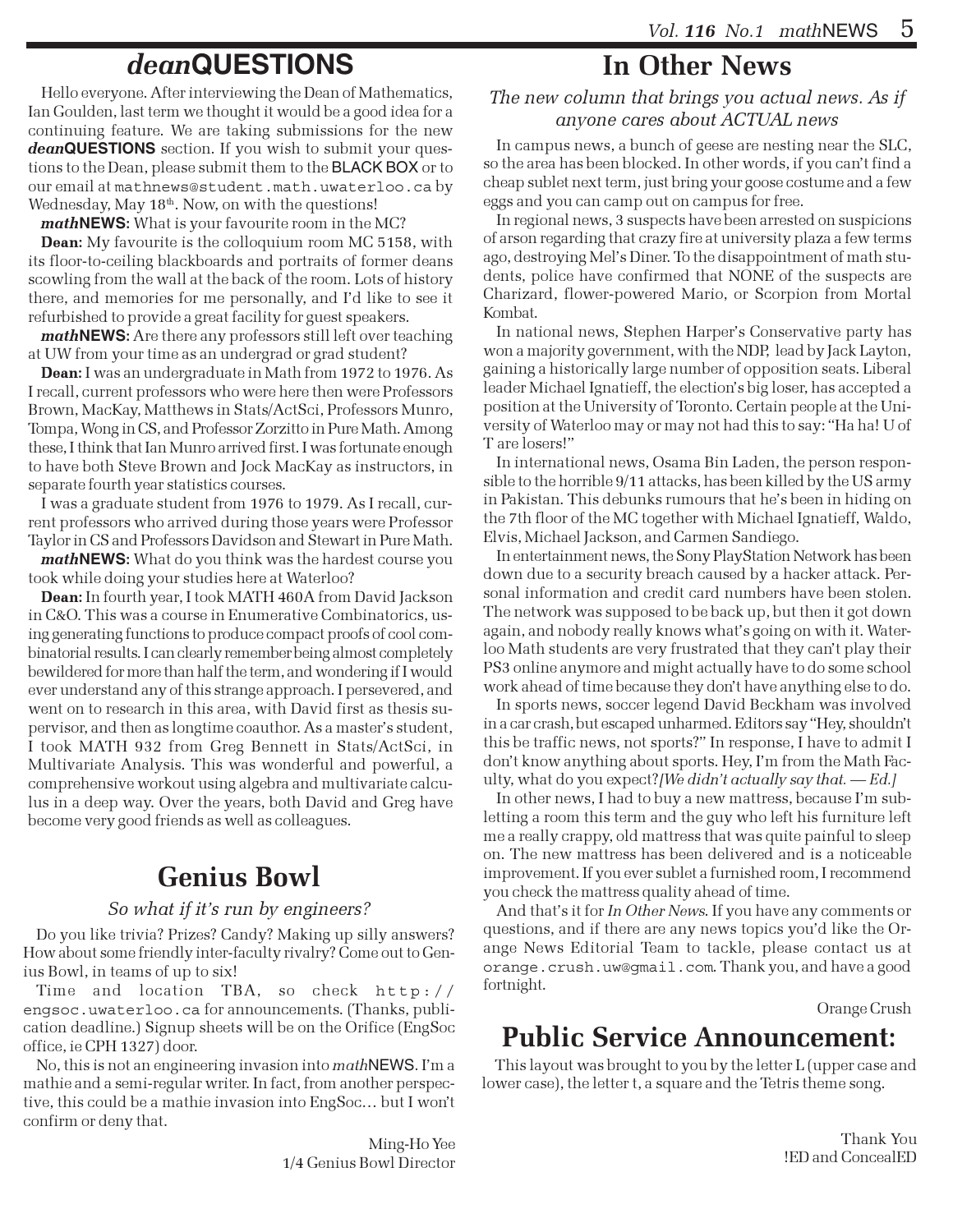### Interview with the CosMATHpolitan covergirl

Revealing her deep and dirty secrets

With the wildly successful issue of CosMATHpolitan last week, mathNEWS has caught up with the lovely CosMATHpolitan cover girl and asked her some questions about her experience.

mN: Any offers by other magazines to be photographed? Covergirl: By Mathies Quarterly, and the British hunting magazine Horse & Hound.

mN: Do you feel like a celebrity?

Buxom Wench: I have just as much hard of a time convincing celebrities to get me within feeling distance as before.

mN: Most useful CosMATHpolitan article? Sultry Seducer: How to meet nerdy guys

mN: What did you do before you were discovered by CoMATHpolitan?

Femme Fatale: Once upon a time, S.P. had a life. Then she got a degree in Computer Science.

mN: Favourite position? Desperate Coder: Between chair and keyboard.

mN: So what have you been doing to drive back the horde of lonely mathies? Wild and Mathie: I have an army of bear-a-troopers on standby.

mN: Do you feel enlightened after the photo shoot? Sassy Lass: No, because I'm wearing more clothes now than I did at the shoot.

mN: Do you think Pinky stole your spotlight? Lady Longlegs: No, the lighting crew were nice to me.

mN: Other than pink, what is the best colour for spring? Pinky's Lover: Shirtless, with a 2007 pink tie.

mN: What is your favourite part of Djibouti? Miss Carolina: I think that world peace is very important so that all of the children will never be hungry and let them eat cake.

mN: Again, what is your favourite part of Djibouti? Sexybot34234: PENIS!

mathNEWS Editors

# Tim Hortons no longer serving goose on a bagel

We're not quite sure why, as we thought it was delicious

# prof**QUOTES**

Humor all year round!

We're going to use a lot of things that you learned in CS 251, but it's a well known fact that no one learns anything in CS 251.

Cowan, CS 452

The only thing we are going to do with the x86 architecture is forget about it.

Cowan, CS 452

We will be studying combinatorial analysis... which is counting things.

Broadbent, MATH 239

(looking at broken clock) Oh, it's 2:30! I have 14 hours to go. Wang, MATH 213

(looking at class) When I look at my dinner table, it looks like this.

Wang, MATH 213

Prof: What's your name? Student: Michael.

Prof: That's my brother's name. Never got along with him.

Wang, MATH 213

If I make a mistake, class is cancelled.

Wang, MATH 213

Engineers are lazy.

Wang, MATH 213

(the day after the election) How many of you are Leafs fans? I bet you voted Liberal.

Wang, MATH 213

Profs are like the scum of the earth.

#### Wang, MATH 213

Now I'm going to write two little letters that strike fear into the hearts of all engineering students: pf.

Wang, MATH 213

As an engineering student, you might ask "Why do I need to pf things?"

Wang, MATH 213

I think society is racist to large families. Wait, that didn't make sense.

Wang, MATH 213

I assume most of you are alive.

#### Wang, MATH 213

Of course, every model is wrong, but some of them are useful. Storjohann, CS 240

For a long time, it was believed that matrix multiplication could be no better than O(n3). Of course, we also believed for a long time that heavier objects fall faster than lighter objects.

Storjohann, CS 240

profQUOTES continued on page 9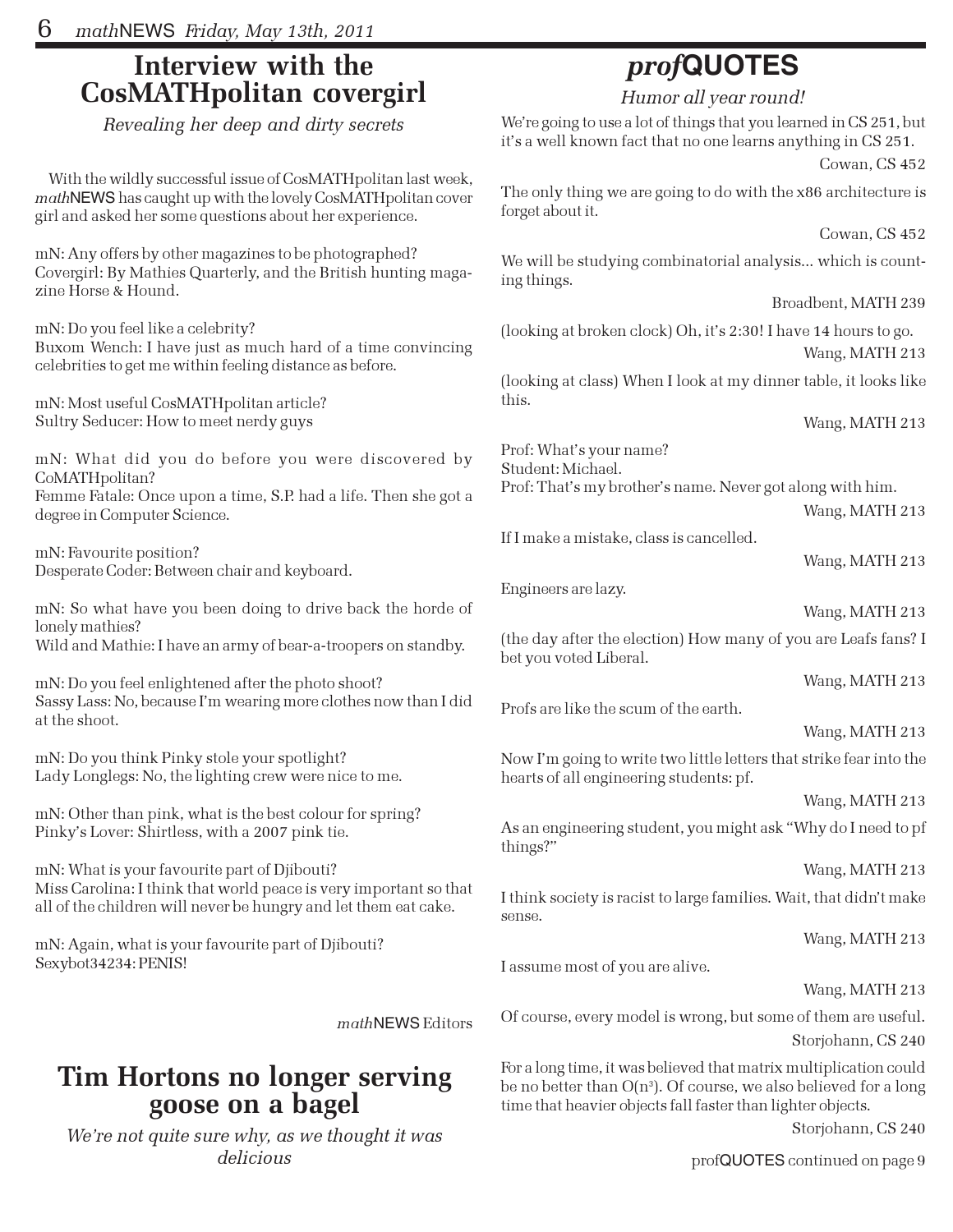## UW in the Spring

#### Parenting Behavioural Changes Across Species

To quote the famous singer, song writer and mathematician Tom Lehrer, "Spring is here, spring is here, life is skittles, etc… etc…" In short, he enjoys poisoning pigeons in the park (just look it up on YouTube, I swear!) So, at this point in the article, you have either stopped reading, and in that case, I commend you for saving time, or you are wondering exactly where the author is trying to take you, if anywhere. Well, I'll make it short and sweet. We may not have too many pigeons in Waterloo, but we do have too many geese.

One of the reasons for this goose overpopulation is our negligence to follow the great advice of this Tom Lehrer by following him on Sunday afternoons and killing small animals, specifically pigeons and more specifically geese. Spring is also the ideal time for this activity, as the geese are just starting to nest, or more colloquially, just starting to "get jiggy with it." And thus, we have an ambudance of cute, trusting, little baby geese, ripe to feed poisoned peanuts to.

And yet, we don't, which brings me to the main point of my article. Of all the species readily observable in Waterloo, the one with the best parenting instincts must be the goose. Geese ferociously defend their young'ns against a wide range of malicious attackers, from squirrels to small Asian girls trying to get to class. Thusly, baby geese are free to grow up to be like their muchloved adult counterparts.

Humans, on the other hand, perform less than admirably. Many human parents associated with Waterloo don't even live there, or anywhere in the vicinity. Instead they leave their impressionable young'ns in the hands of ivy-covered professors in ivy-covered halls, or worse, in the hands of other impressionable young'ns. Like a long forgotten pet, the human adolescent is shipped to the kennel, never to be financially dependant on their parents again. And thus, a strange and unsettling time in the life of the human, late adolescence, begins and ends with the rather frightening process graciously deemed "education."

So lastly, I encourage you to take a good look at your parents, (some of you should probably use Skype for this). I encourage you to not repeat the mistakes of the elder generation, and once and for all, end the oppression of "education." I encourage you to do as the geese, to keep your children safely at home until after late adolescence has safely come and past, allowing your children to eventually spread their wings… and attack the nearest animate object.

> Static IP Impulse Vector

### A review of "The Waterloo Mathematics Review" by someone who almost failed MATH 135

Reading the Review was like watching Primer: utterly perplexing. Well played undergrads, well played. I look forward to future issues that reaffirm my depressing grades in math courses are deserved. You guys are keeners.

# Orange Crush Review Round-up

#### Waterloo Mathematics Review

Yeah, it's a pretty good faculty. Lots of good courses, programs, and profs. MathSoc is pretty good. Some things can be improved, I guess, it sometimes feels like the math student body has no cohesive social factor, and some profs aren't all that great. But overall, academically I think we can all agree it has few equals. I give it an 8/10.

#### Waterloo Mathematics Review Review

Well, it's good. It's nice to have an academic publication at the undergraduate level, and the papers are definitely high-level and serious stuff. However I do think they could use more visuals, and some papers that are accessible to those math undergraduates who are in lower years or who don't have a significant puremath background. I've got big hopes for the next issue though. So 7/10.

#### Waterloo Engineering Review

It sucks. 2/10.

#### Thor Film Review

Hey, how come celebrity mathNEWS writer Thor (who might be an ex-writer by now, I'm not sure if he's still around) gets a movie and I don't? I demand an Orange Crush movie! It should star Elijah Wood as me, and have Natalie Portman in it. And Charlie Sheen would cameo as himself. And J.K. Simmons would play GroovyED- "Orange Crush is a menace! Get me some pictures!" [Editor: GroovyED - I didn't say that either — Ed.]

Orange Crush

### MathSoc Office Rearrangement Inspires Awe

As the trickle of students strolled into the MathSoc office for the spring term, a novel sight greeted their eyes: the floors now shine with scintillating luster, the desks are placed with exalted professionalism and the designated procrastination principality which pervades the former inner sanctum of helpers under the imposing structure which the board games call their home. Each person who visits the office becomes bewildered at the ergonomic arrangement which the office now possesses; the sublime grace with which the new feng shui of the placement brings serenity. All leave with the expression of having had the fortune of witnessing a rare double rainbow illuminating the office grounds and promulgate among the masses about the amenities the office offers.

Word of the greatness of the refurnishing piques the interest of many passersby and with the advent of the new term; people flock therein to be within the proximity of the aura the office environment suffuses to its occupants. Even engineers, well known for their animosity to the people in mathematics have been known to show up in the office seeking the services offered. Naysayers regarding the new arrangement are skeptical about the length which this high can last, but the people would hear none of it: every day more and more of the public graces the room and fill it with rapture and bliss.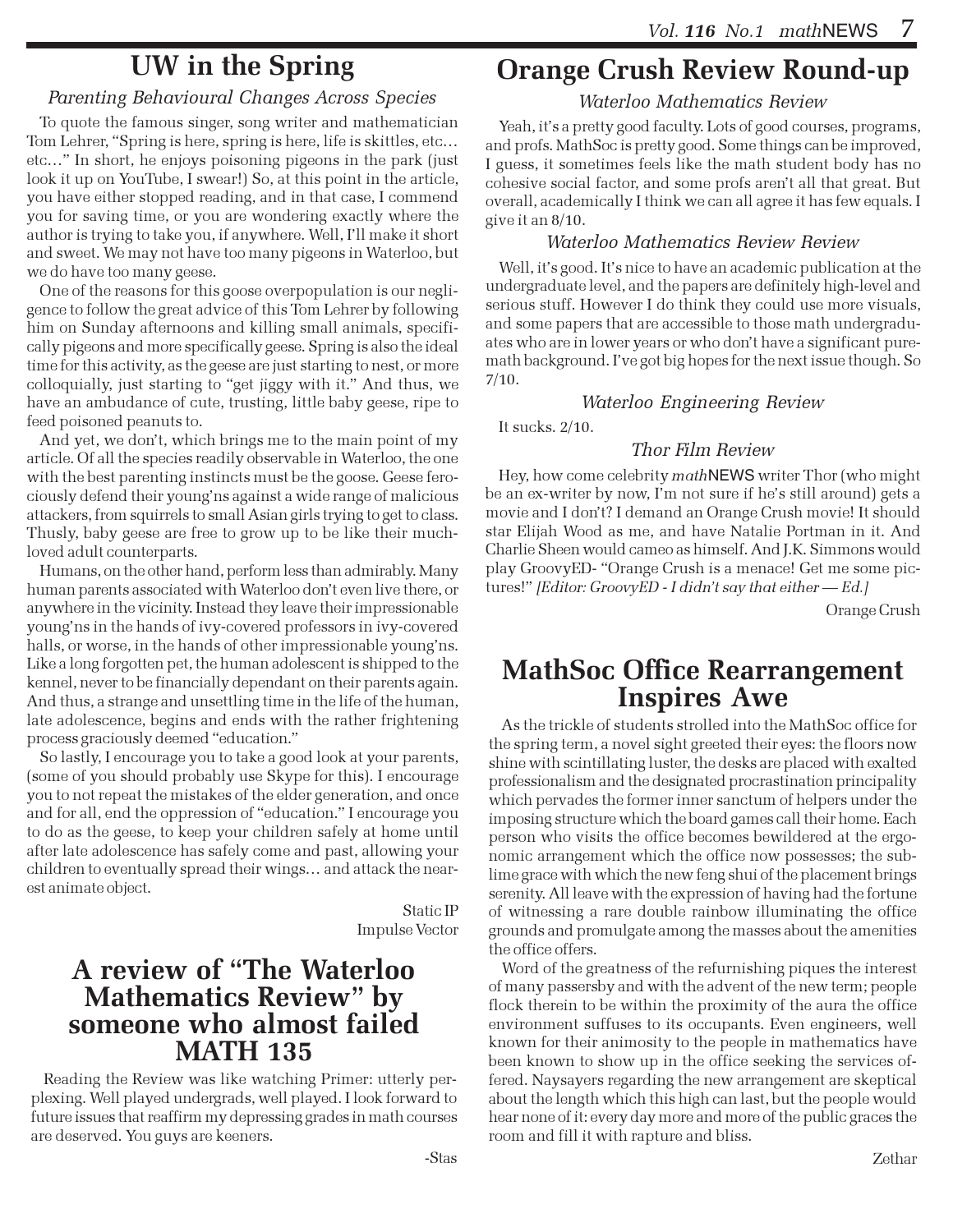# Ending of Stories

Have you ever read through a good book, watched an amazing movie or show, or gone through an awesome game, where you felt yourself so into a story that you just had to get to the end? And when the final moments occur, you can't help but feel betrayed, possibly unsatisfied from the ending. Maybe it wasn't what you were expecting, maybe it was something cliche. There is also the possibility the story took a 360 and basically seemed totally out of place at the end.

An ending is known to make or break a story, no matter the medium. The issue is, sometimes ending quality is purely based on opinion. There are endings which I found cliche and personally underwhelming compared to the rest of the story, yet others seemed to think the ending fit, that it made sense, that it was totally amazing. Now who's to say either of us are wrong? With things like stories, it's hard to tell.

Now just to explain why I'm feeling this. I had just finished replaying a horror game recently on hard mode (Fatal Frame 3), and I still found the ending to leave emotions unattended to. A bit of sadness, the feeling of connecting to the different characters and such. The thing is, I'm not sure why I would feel sad at the end. The ending was realistic, not realistic in the sense of the whole concept (fighting ghosts with a camera), but in the sense that the ending showed the reality and result of everything. Without going into the story itself (for fear of spoilers for those wanting to play the game), I felt that the ending showed exactly what should be shown at the end of most horror stories. Although a "happy" ending in a sense that the horror was over, the game still had a very tragic story. It wasn't an ending where everything was fine and dandy, and the protagonist got what they want, but it wasn't also a dark and demising story where they get stuck in an eternal nightmare, or they all die at the end. It just felt sad, yet happy at the same time. I guess it's hard to explain without direct example.

Anyways, I'm just curious about what people think of ending of stories. Do they want the whole happy ending? Do they like the predictable ending, or the random twist that no one expects? Do they like realistic endings, or totally abstract endings? Cliffhangers, or everything tied up in a nice, neat knot at the very end? I'm curious to what you all think ... [Submit to Black Box on 3rd floor of  $MC - Ed$ 

Rei Kurosawa

## The editors are sadists

#### We need more writers!

Come on out to MC 3038 on Tuesday May 24<sup>th</sup> at 6:30pm and write for the best paper this side of the SLC! Bring a friend! Bring two! Bring some for us!

Fun times await!

The Editors

### Tuesday. 6:30. Be There.

### How to waste time on the internet

A new spring term is upon us and with the spring term comes some complications. For example you don't have as many people around during the term or as many things happening on campus. So you have to find new ways of spending that down time that you now have. But don't you fret. The internet is here to give you more than enough ways to waste your time.

**Disclaimer:** mathNEWS takes no responsibility for the friends you lose, the classes you fail or the hookers you kill while following the websites given below.

- 1. Reddit: (**www.reddit.com**) Well let's start with something thats only somewhat harmful. Reddit has for lack of a better word EVERYTHING on it. With its unpatented subreddit system you can find people who share your love of fashion, world news, learning new stuff, cooking food, working out, having horrible relationships, whalebait (see  $/r/$ whalebait). After you begin to frequent reddit you will wonder why you went to any other site before this. The only downside for some people is that they believe the simplistic interface makes it look "unappealing." Personally, the stories, and information is good enough and the icing on the cake is the comments in some threads. Many of the things your facebook friends find was found in reddit two days before, many things you find in other news aggregate sites are often discussed in great length with very little trolling (but still quite a bit of it) on reddit. It has everything you need, everything you don't and everything you wish you didn't need but do.
- 2. Sporcle: (**www.sporcle.com**) I was unfortunate enough to discover this website a little late. It is a collection of quizzes on just about EVERY topic. Movies, geography, train stations, tv shows, actors, sports, books... well you get the idea, every topic is covered. Once you start one quiz you will find it hard to stop and it is really hard to stop. I can't count the number of times I accidently went to sporcle only to stay there for hours before finally needing to go do something else. Use this one with caution. Also note that this site is great to go with with friends since everyone will be franticly trying to solve the quizzes.
- 3. Kongregate: (**www.kongregate.com**) This is one for you if you like flash games. Almost every flash game that you have ever found online can be found at kongregate. How the site expands itself as more than a flash game site is that game creators can make achievments within the game that give you "kongregate points." These points are meaningless but are great to grow your e-peen 3 or 4 sizes. It also gives you some incentive to try out new games. I personally have played some really neat games that I never would have tried if I was not on kongregate. But realistically, it's a giant time sink. Be ready to play games instead of finishing your assignment. It is horrible.

Well those should be enough to get you started for wasting your time and failing your classes. But at least you will have fun doing it. Until next time, may you get no work done.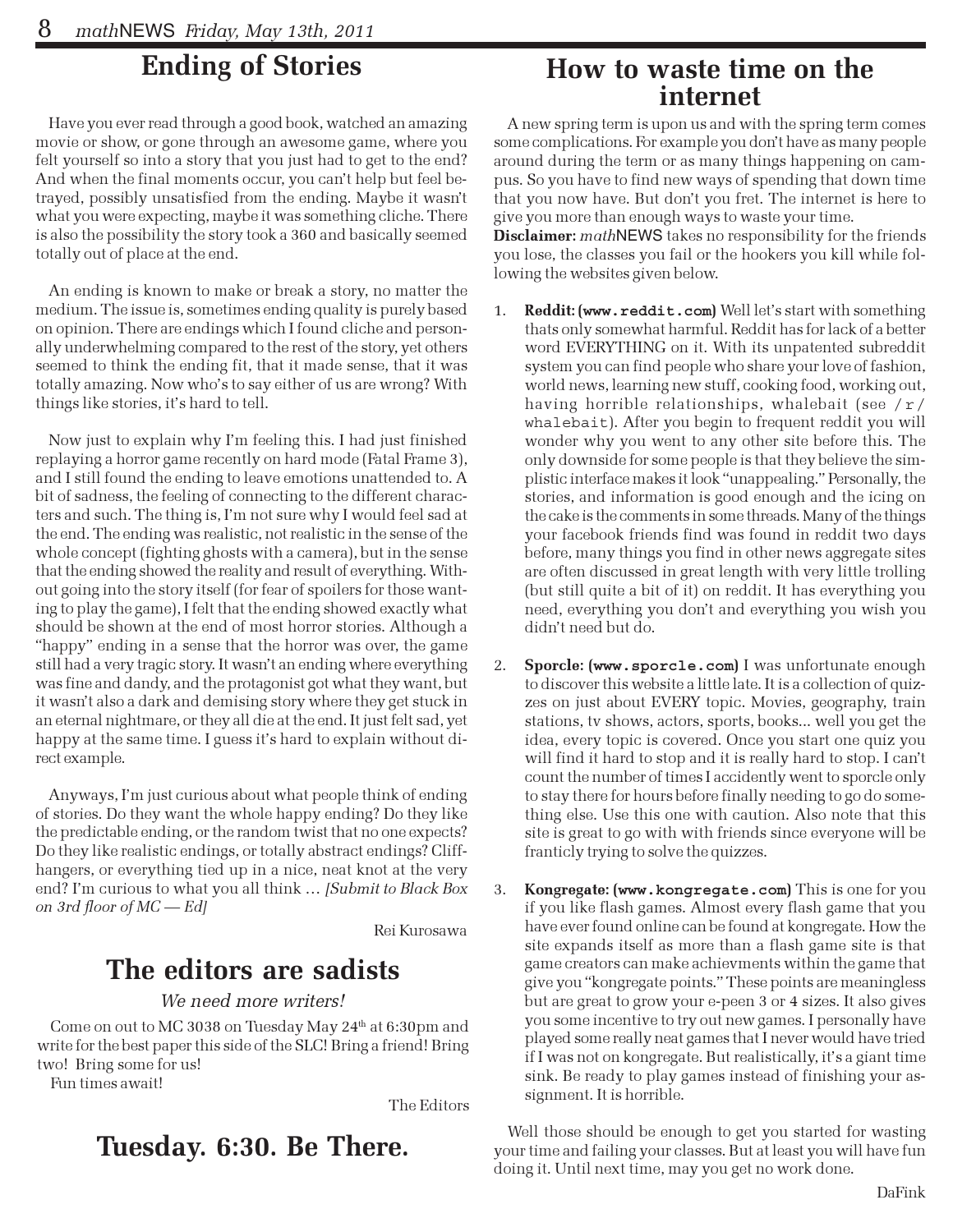# Orange News

#### All the news you really need to know, but not really

Hello, and welcome to yet another mind-boggling, sense-numbing, leg-warming edition of Orange News, the only news column on campus based entirely on 100% non-factual information. After a successful run last term, the Orange News Editorial Team (AKA me) has decided to renew the column for another term. The team wishes to thank all of our supporters and partners, assuming they exist.

This time, we bring you a shocking, even disturbing, story that is not for the weak hearted. So I promise I won't read it. Our editorial team has just been notified of a horrifying developing situation—the new Math building, Math 3, has been kidnapped!

The new building, which until its abduction had been under construction right next to the MC. It was supposed to house the Statistics and Actuarial Science Department, and provide about 90,000 square feet of research and teaching space. The building has been under construction for a very long time, frustrating many students who have been forced to travel within and around other buildings to get to wherever they're going on campus. Its abduction is a tragedy affecting students, faculty, staff, and geese.

Math 3 is currently been held in an undisclosed location by its evil abductors, who say that it is safe for now, but if their demands aren't met, they will send it back brick-by-brick. The kidnappers' demands include \$3,000,000 in unmarked bills, a jet plane to Barbados, and some beer kegs. The request for kegs raises the likely possibility that those behind the crime are engineers, who have in the past been linked to such heinous acts as desecrating the Arts Faculty's boar, taking pictures of girls in bikinis, and redirecting the *math* NEWS website to the Iron Warrior site on April Fool's Day. None of these acts have been termed 'acts of terrorism', and I don't personally know of anyone who would suggest engineers are more evil than Bin Laden's ghost.

I've roamed the campus to find out what YOU, the real students of Waterloo, have to say about this disastrous kidnapping of the Math 3 building.

Marc, a sharply-dressed C&O major, spoke for the entire faculty when he said, "This is pretty disappointing and very frustrating. A lot of time and effort went into the damn thing, so it better come back."

Nick, a tall guy who I think is in stats, commented that, "If ifs and buts were berries and nuts, we'd all have a merry Christmas". Maybe it's because I'm Jewish, but I've got no idea what that's supposed to mean. Thank you Nick.

A statistics prof who wishes to remain anonymous said, "Well that sucks, I was very excited to move my stuff into a nicer office in a new building in July. I hope the kidnappers don't harm the building, but the university shouldn't negotiate with bad people."

To remedy this awful situation, the faculty has appointed an emergency tie-guard to locate the Math 3 building, return it to campus unharmed, and capture its abductors dead or alive. Orange News has every certainty that these untrained amateurs will succeed in their mission and bring the building back. Who knows, by the time you read this article, the building may have already been returned safely to its original location without you even noticing it was gone at all.

As always, you can trust Orange News to keep you updated on all unimportant developments of fictional stories around campus. For questions, comments, or if you'd like to be interviewed for the next edition of Orange News, contact the Orange News Editorial Team at orange.crush.uw@gmail.com. Thank you, and good night.

Orange Crush

### prof**QUOTES**

#### Now with extra lemony goodness!

What is the derivative of  $x<sup>n</sup>$ ? I haven't done this in a while. I usually use Maple for this.

Storjohann, CS 240

I know I just said that ADTs are more than just stacks... but this lecture will focus on stacks.

Atlee, CS 246

Anthromorphic, it's greek where "anthro" means "deep fried" and "morphic" means "running shoe"

Substitute, CS 246

You load up your terminal and decide to use egrep to cheat an 83-year old woman out of scrabble. You'll feel terrible the next day. Trust me.

Anderson, CS 246

(Showing example)Let's pretend it's a travel diary, by the looks of it, a 3-year old's travel diary.

Anderson, CS 246

It's not essential knowledge, but some may argue otherwise. (Pauses) I hope that no one has a crossbow with them.

Anderson, CS 246

Friends are our friends: We show them our private parts; we bare all.

Atlee, CS 246

I highly recommend you turn in perfect assignments because they are really easy to mark.

Subich, MATH 138

This is just like Canada, win a majority with only a third of the people voting.

Hinek, CS 116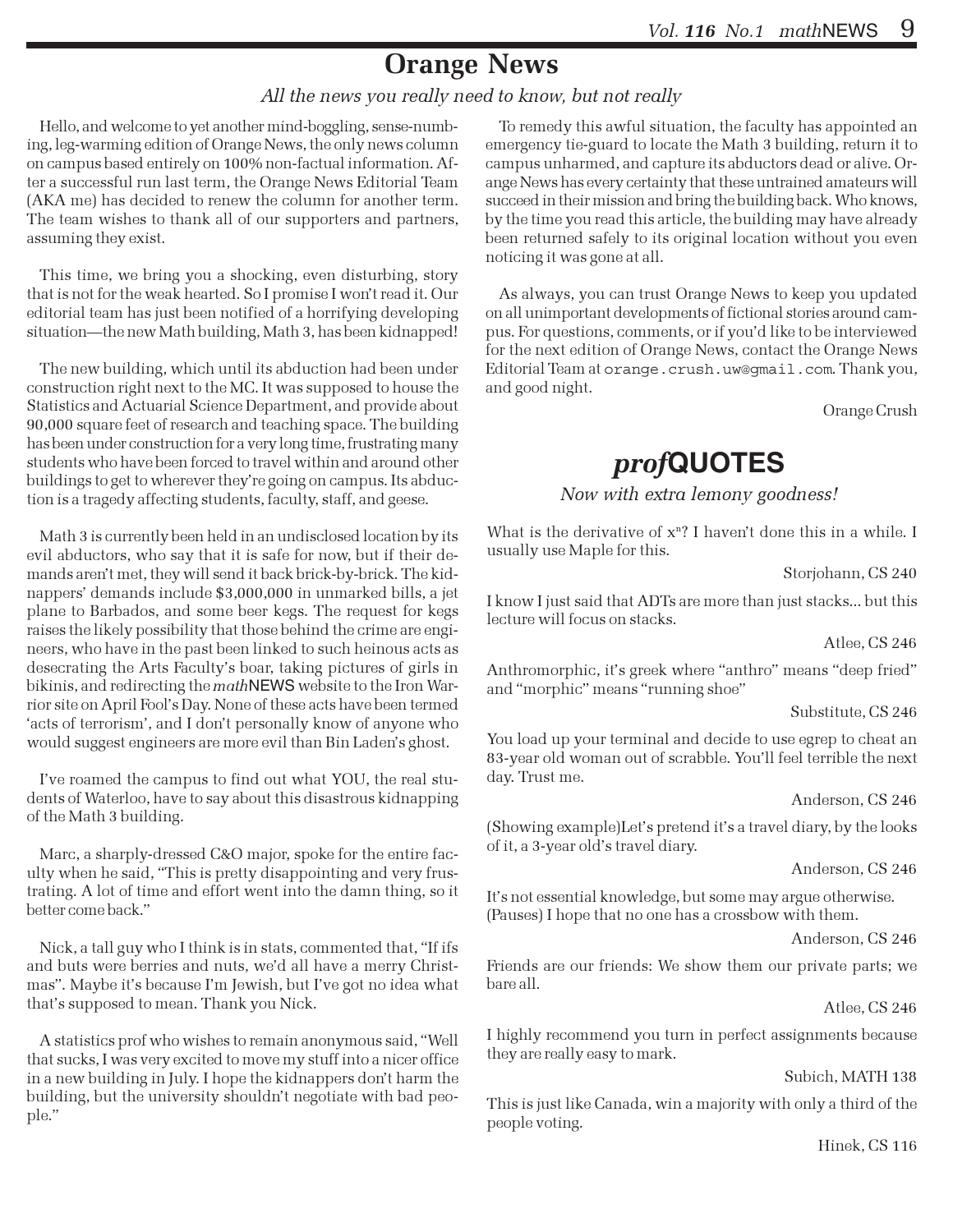### Because I Can

#### And nobody really can stop me…

There are certain advantages to living large distances from family. One of the primary ones is the ability to do nearly anything without needing to ask permission. This can result in doing more interesting things than living at home would allow. Such activities include deliberately confusing people, sleeping in strange places, and running around Kitchener-Waterloo all night. As a proponent of the absurd, I recommend a daily dose of the very strange.

- 1. Join a Club: Seriously. There are around 25000 undergrad students. Even with very high estimates for numbers of people in clubs, well over 50% of the student body is not part of any clubs. Thus, being an active member of one will automatically put you in a minority. Bonus points if it is something cool like mathNEWS. Many of the clubs are even free!
- 2. Do your homework in an unusual place: Prime locations include the stairwell in Dana Porter and sitting in a tree. Then when people give you strange looks, act as if you are doing nothing out of the ordinary. This is especially effective if the material is completely out of place, eg. math homework in ML.
- 3. Climb a tree. There is nothing quite like the feeling of climbing a tree. Probably because I have not yet climbed a mountain. Although not very comfortable, a tree offers a unique perspective on problems. It makes all your problems seem much less important in the larger view of life, encompassing the fact of just how uncomfortable a tree is. Plus it gets funny looks from people if you are studying while sitting in a tree.
- 4. Get on a bus. Ride it for a while. Get off, and get on a different bus. Repeat this until you are in an unfamiliar area of the city. Then try to find your way back without asking for directions or taking another bus. On a more serious note, be sure to have a way of getting home if you cannot find your way back on your own.
- 5. On a Friday/Saturday night, walk down the street, find a party and try to get in. The more people that are milling about outside, this gets easier. This requires a degree of caution, as you have to be certain that the party is at least somewhat appropriate for you to be at. You do \*NOT\* want to accidentally show up to a high school grad party. It gets awkward. Very awkward. Bonus points if you convince the people that you know them.
- 6. Get a creative costume. Walk around campus in your robe and wizard hat, and see how many people comment. People in Waterloo seem to be completely desensitized to people wearing strange things, as evidenced by the fact I have walked around with pink hair, and a pink tie as a bandana without anyone batting an eye. Bonus points if you get someone to bat an eye.

MeaninglessQuips

### Why you shouldn't get your Imprint fee back

Some of you may be wondering why a *math*NEWS article is telling you not to ask for your Imprint fee back. Wonder no longer, for the following is a list of things that Imprint might be good for.

- Insulation: Shredded newsprint is a great way to insulate your house. Just pump some into the walls and ceiling, and you decrease your heating and air conditioning bills. No guarantees made in terms of fire regulations though.
- Nesting material: Again, shred it up, put it outside in baskets, and wait a few days. You'll be woken up to the calming sound of chirping birds, lulling you back to sleep, and causing you to miss your classes and exams. On second thought, don't.
- Lighting fires: Take large bales of unused Imprint, and set fire to them, causing your campfire to ignite without the need to gather a whole bunch of little sticks. It may also cause carcinogenic smoke from all the burning ink. Try to stand upwind, and wear a respirator.
- Wallpaper: Cover those unsightly holes in your walls from that last drunken party you had, and recycle at the same time. On the other hand, some of those pictures could be mood killers when your significant other is over.
- **Tissues:** Flu season is coming around again to catch those who thought that winter is over. If you don't want to resort to the cardboard that passes as paper towelsin the washrooms, give the Imprint a try. Softer than the worst brand out there (and with a lovely inky smell).

See? So many uses!

ConcealED

USES FOR NOW-ARCHAIC PHONEBOOKS



CHANNELING THE HULK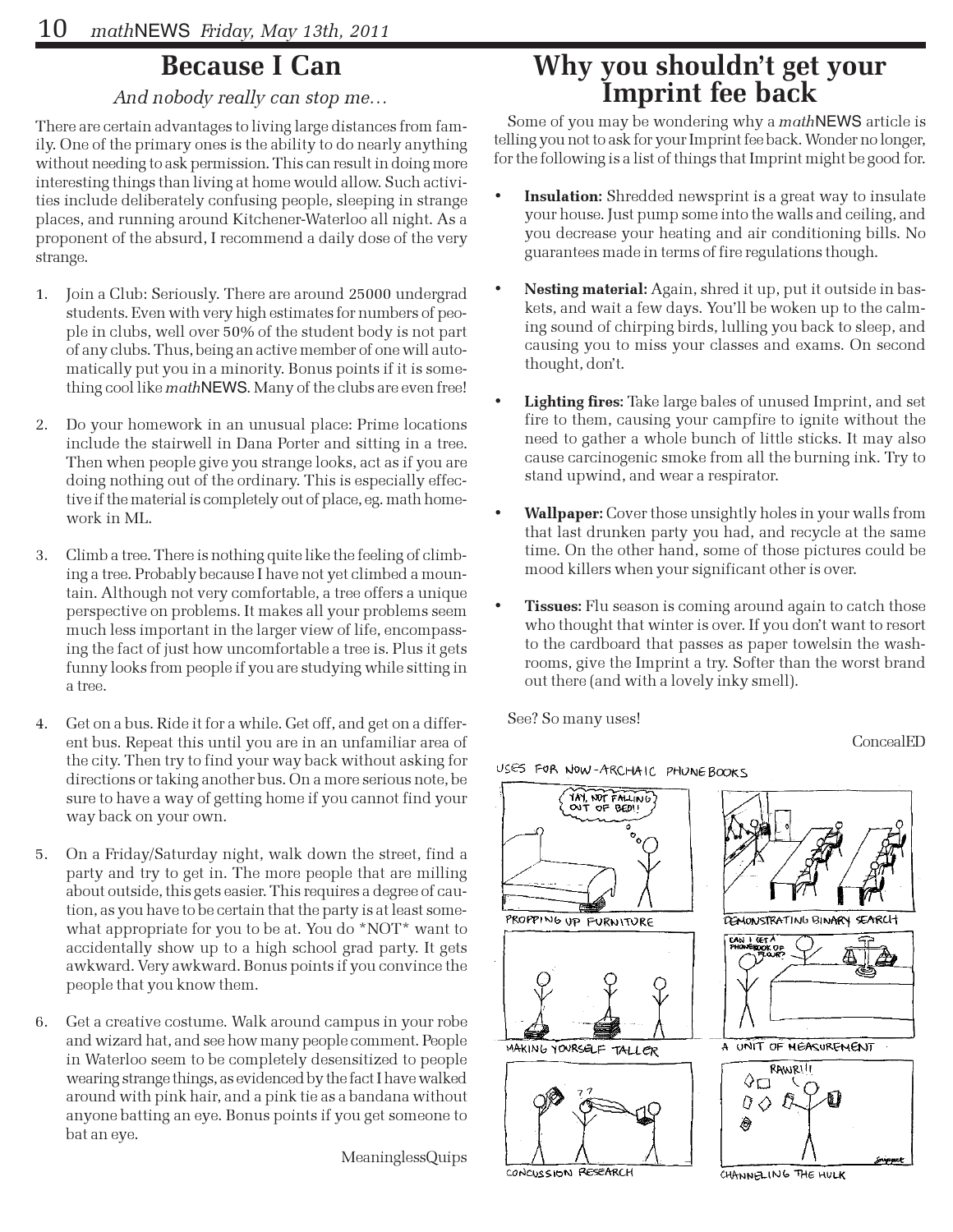# Holomorphoscopes

Returning with a vengeance

ACCOUNTING: The new Conservative tax laws bode well for you until Jack Layton grows his moustache enough to get 30 more seats.

Your Lucky Number: 30 Unions to join.

AMATH: You decide that there has to be a summary way to apply your math, so you optimize the amount of time spent at the beach. Unfortunately, you don't take sun into consideration. Your Lucky Number: 3 less years before Cancer.

C&O: You optimize the number of drinking nights you can have during a week. You quickly gain a tattoo of Phil's stamps. Your Lucky Number: 7 morning afters.

CS: You design an algorithm to determine the order to the throne. It turns out you are in the top 100! Unfortunately, that means there are a lot more royal stalkers after you.

Your Lucky Number: 6 million upset royal fanboys

ENG: Because of the large number of engineers on campus due to co-op, we are opting out of posting an Engineering joke here.

Your Lucky Number: 0 members of the SAE Team. Yeah, we posted it here instead.

ES: It's summer and the trees are blooming! You might think, "Hey, this is my time to shine!" Unfortunately, everybody else is enjoying the green grass that you lay claim too, leaving you no room to pass your hacky sacks around.

Your Lucky Number: 3 green spaces within ring road left...

### N Things You Won't Find in the Spring Term

If you find these things, you have disproved this.

- SNOW! (or anything winter-wear related)
- Long lines at Tim Hortons
- Girls (they're still not here XP)
- **Artsies**
- **Sobriety**
- Ninjas
- Ice-type Pokemon
- Happy and calm geese
- Happy and calm *math* NEWS editors
- Appropriate mating rituals
- Computer lab rules being followed
- A good issue of mathNEWS
- A working mathNEWS online article submission system
- That one person you want to be there ... A LOT

MATHBUS/BBA/BMATH: You just made 1300 dollars off of a stupid stats major!

Your Lucky Number: 1 conversion to Islam.

PMATH: After the issue of CosMATHpolitan came out, you find yourself disappointed as now there are twice as many mathies making jokes that you thought were reserved for PMathies. Your Lucky Number: 5 degrees of inside jokes.

SCI: You decide to make a 3-D t.v. using your physics. Unfortunately, you don't take into account the amount of UV light coming out of your t.v., and end up melting your childs face. Your Lucky Number: The 4<sup>th</sup> dimension, facemelting.

SOFTENG: You figure your software is going to change the world, but in a weekend of love, death and miracles, you decide to commit yourself to a life journey on salvia.

Your Lucky Number: 3 trips in your last weekend.

**STAT:** You thought those bets on Osama never being found would get you a big payout after university. Until last Monday. Your Lucky Number: 10 more years of OSAP Debt

TEACHING: Summer school! Your favourite time of year for the future! Unfortunately, you're the one in school now. Your Lucky Number: 4 future months of freedom.

UNDECLARED: Why are you here in the summer when you haven't even declared a major yet? My number one choice would be to pick beach studies if I was you.

Your Lucky Number: 13 million grains of sand.

Tbor

### N Things to Find in the Spring Term

No, you probably won't find Waldo here.

- Some geese
- A zoo at Waterloo Park
- Cute goslings that will turn into attacking geese like their parents
- Co-op students
- Would-be-graduates who got stuck in the fly-paper of required courses
- People to date who are in your stream/sequence
- AAAAAAAAAAAANGRY GEESE
- Gamers emerging into the sunlight and melting
- People attempting to portal all over campus
- An invasion of pre-frosh
- mathNEWS writers arguing over correct use of prefixes
- A new derivative of the MathSoc office (come check it out!)